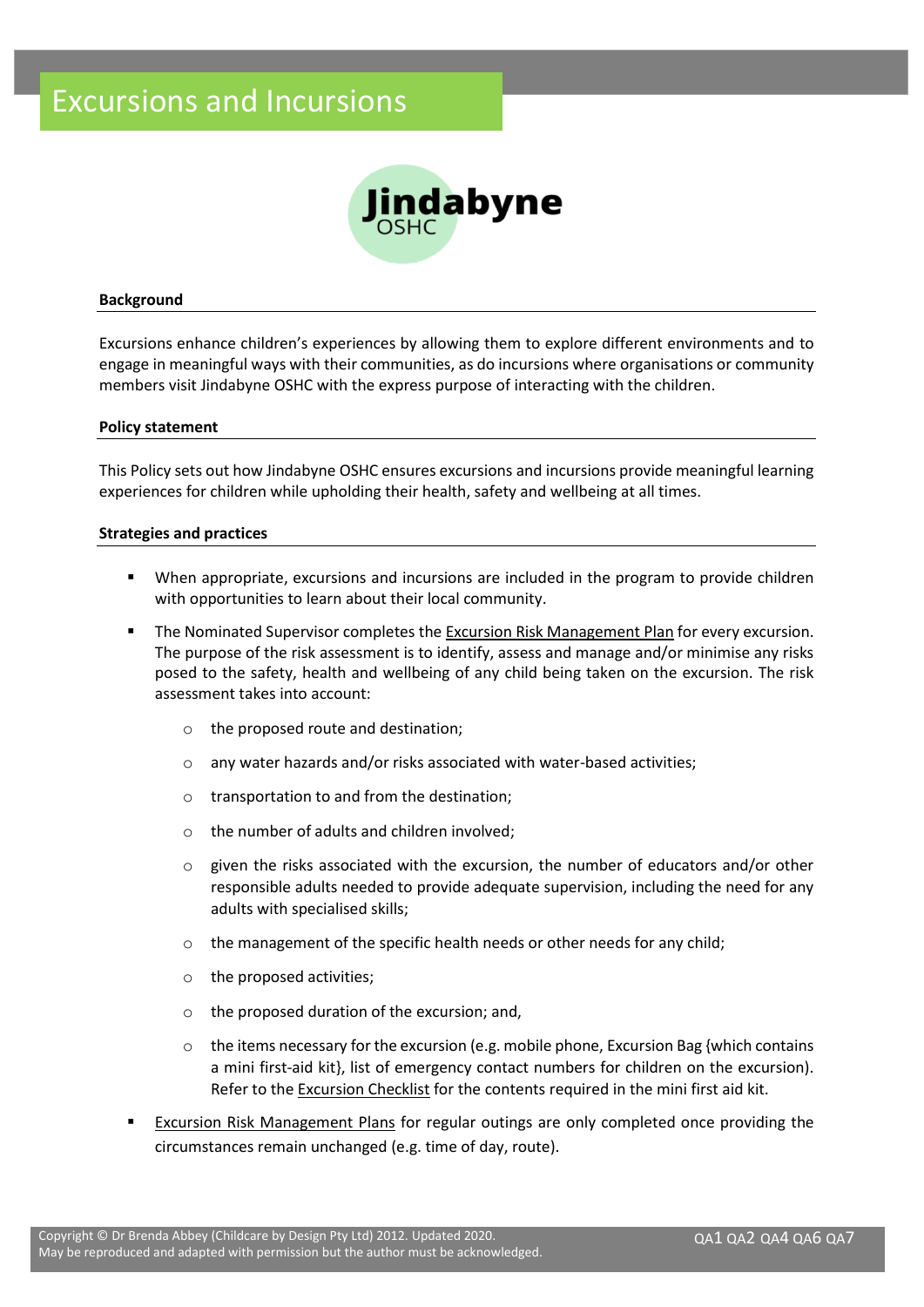# Excursions and Incursions

- Prior to any child being taken on an excursion, the Nominated Supervisor will ensure that the parent or authorised nominee has completed, signed and returned the Excursion Form – Parent Authorisation to the Service. The Form contains:
	- o the child's full name;
	- o the reason the child is to be taken outside the premises;
	- o the date the child is to be taken on the excursion;
	- o a description of the proposed destination for the excursion;
	- o the method of transport to be used for the excursion;
	- $\circ$  the proposed activities to be undertaken by the child during the excursion:
	- o the period the child will be away from the premises;
	- o the number of children likely to be attending the excursion;
	- $\circ$  the anticipated ratio of the number of educators to the number of children attending the excursion;
	- o the anticipated number of staff members and any other adults who will accompany and supervise the children on the excursion; and,
	- $\circ$  a statement that a risk assessment has been prepared and is available at the Service for parents to inspect.
- No child will be taken on an excursion without a completed and signed Excursion Form Parent Authorisation.
- If the excursion is a regular outing, the authorisation need only be obtained once per year. All parents are asked to sign permission forms for regular outings at enrolment and parents or authorised nominees at the beginning of each subsequent year.
- The Nominated Supervisor will appoint an educator to take charge of the excursion, and ensure that the qualifications, training and number of the educators involved in the excursion meet regulatory requirements. The educator in charge of the excursion will also be responsible for developing a specific list of items required for the excursion using the Excursion Checklist as a guide.
- Families are encouraged to participate in excursions. If parents bring their child's sibling, the sibling is included in the ratios.
- Students and volunteers who attend excursions must hold a Working With Children Check (WWCC), and complete the Students and Volunteers Sign-In Sheet. Details to be provided in the book are printed name, date of birth, address and phone number, WWCC number and expiry date, visit date, brief reason for visiting, time in and signature, time out and signature, and total hours in the Service.
- Students and volunteers are to remain within sight and sound of an educator at all times during the excursion, and are never left alone at any time with a child.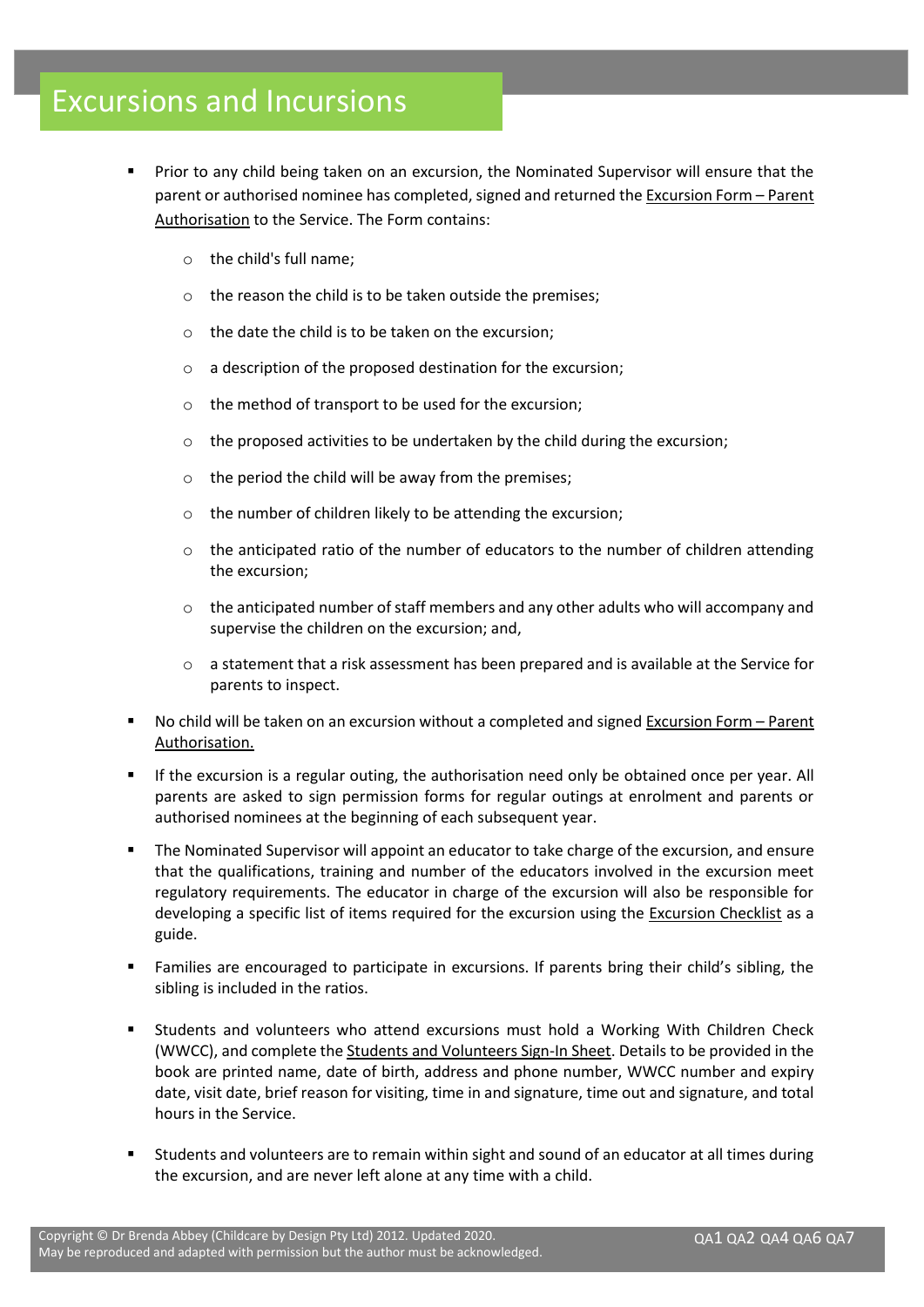- Educators will make alternate arrangements at Jindabyne OSHC for any children not attending the excursion,and ensure that discussions about the excursions do not exclude the nonattendees.
- All educators, students, parents and volunteers will be provided with sufficient information to ensure the health and safety of children (e.g. itinerary, special requirements, safety procedures, grouping of children and responsibilities, mobile phone number of the educator in charge of the excursion).
- All excursions are subject to the Service's *Sun Protection Policy.*
- Contingency plans for events such as medical emergency, accident or a lost child are carefully considered, and these plans clearly communicated to all adults attending the excursion.
- All excursions continue to be subject to the Service's *Tobacco, Drug and Alcohol-Free Environment Policy*.
- The educator in charge of the excursion will complete an Excursion Evaluation Form, and any issues identified become a part of the considerations for any future excursions.
- **■** Incursions are managed similarly, and the educator in charge of the incursion will complete the Incursion Evaluation Form.

# **Additional safe practices for babies**

No additional practices required.

## **Responsibilities of parents**

- To complete the Excursion Form Parent Authorisation accurately, with specific attention to the accuracy of the contact details.
- To carefully consider the contents of the Excursion Risk Management Plan and to comment if required.
- To ensure the child wears/brings (e.g. hat, suitable shoes, water) all items requested by Jindabyne OSHC on the day of the excursion.
- To talk about the excursion with the child prior to the day (e.g. road safety, remaining in view of adults).

## **Procedure and forms**

- Excursion Bag Checklist
- **Excursion Evaluation Form**
- Excursion Form Parent Authorisation
- **Excursion Risk Management Plan**
- **Excursion Wrist Band**
- **Incursion Evaluation Form**
- Students and Volunteers Sign-In Sheet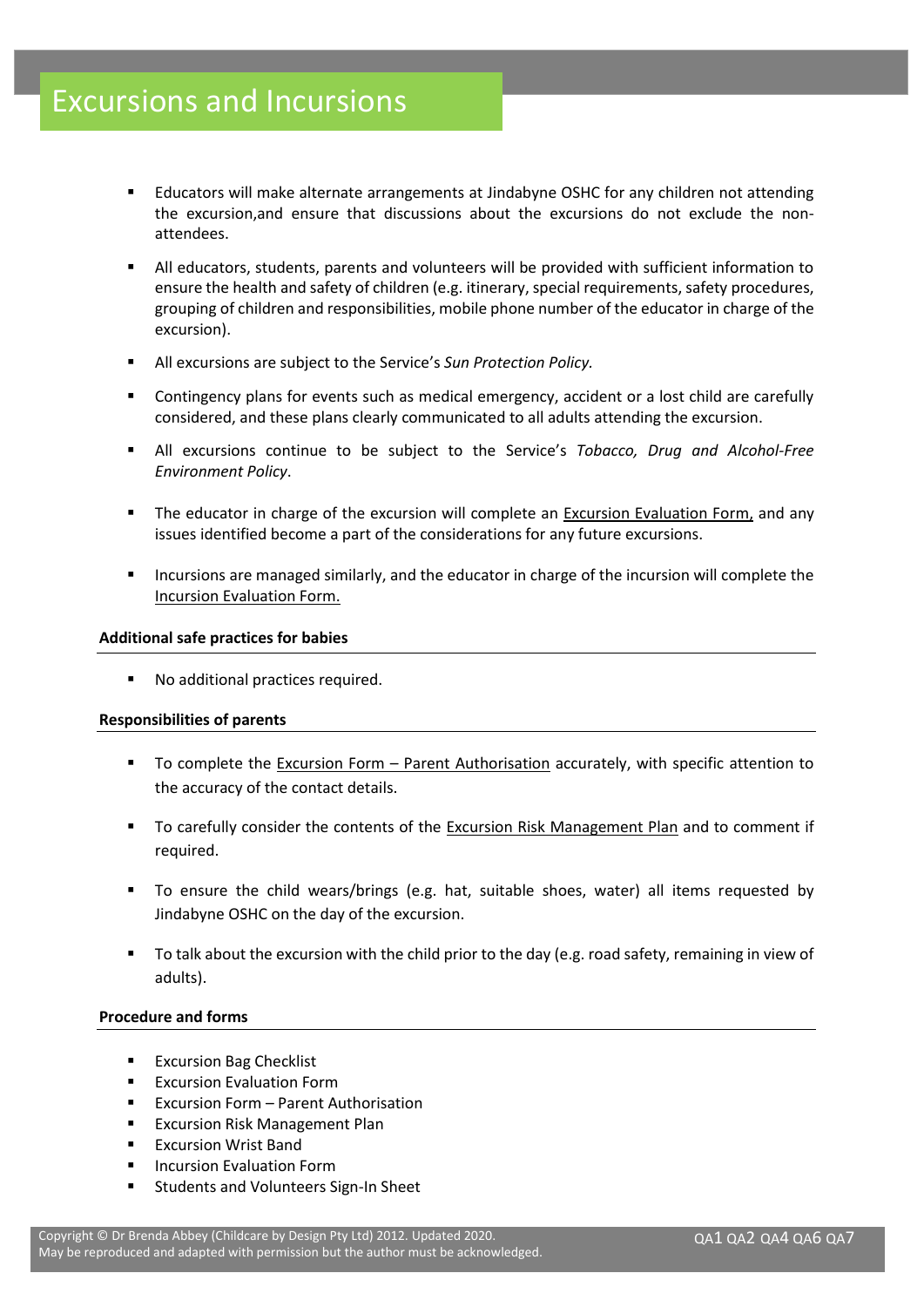# **Links to other policies**

- Incident, Injury, First Aid and Trauma Policy
- Staffing Policy
- Students, Volunteers and Visitors Policy
- **Sun Protection Policy**
- Tobacco, Drug and Alcohol Free Environment Policy
- **Water Policy**

## **Links: Education and Care Services National Regulations 2011, National Quality Standard 2011**

| Regs | 82  | Tobacco, drug and alcohol-free environment         |  |
|------|-----|----------------------------------------------------|--|
|      | 89  | First aid kits                                     |  |
|      | 100 | Risk assessment must be conducted before excursion |  |
|      | 101 | Conduct of risk assessment for excursion           |  |
|      | 102 | Authorisation for excursion                        |  |

| QA | 1.1.1 | Curriculum decision-making contributes to each child's learning and development outcomes in<br>relation to their identity, connection with community, wellbeing, confidence as learners and<br>effectiveness as communicators |
|----|-------|-------------------------------------------------------------------------------------------------------------------------------------------------------------------------------------------------------------------------------|
|    | 1.2.2 | Educators respond to children's ideas and play and extend children's learning through open-ended<br>questions, interactions and feedback                                                                                      |
|    | 2.1.1 | Each child's wellbeing and comfort is provided for, including appropriate opportunities to meet each<br>child's need for sleep, rest and relaxation                                                                           |
|    | 2.2.1 | At all times, reasonable precautions and adequate supervision ensure children are protected from<br>harm and hazard                                                                                                           |
|    | 2.2.2 | Plans to effectively manage incidents and emergencies are developed in consultation with relevant<br>authorities, practised and implemented                                                                                   |
|    | 6.1.1 | Families are supported from enrolment to be involved in the services and contribute to service<br>decisions                                                                                                                   |
|    | 7.1.3 | Roles and responsibilities are clearly defined, and understood, and support effective decision-making<br>and operation of the service                                                                                         |

#### **Sources**

- Education and Care Services National Regulations 2011
- Guide to the National Quality Framework 2018 (October 2018 Update): Section 4 Operational Requirements
- Kidsafe [http://www.kidsafe.com.au](http://www.kidsafe.com.au/) accessed 2 September 2019

**Further reading and useful websites** *(Consistent with the approach of the National Quality Framework, the following references have prioritised efficacy and appropriateness to inform best practice, and legislative compliance over state or territory preferences.)*

▪ Early Childhood Resource Hub. (2012). NQS PLP e-Newsletter. *Community Engagement*. [https://www.ecrh.edu.au/docs/default-source/resources/nqs-plp-e-newsletters/nqs-plp-e](https://www.ecrh.edu.au/docs/default-source/resources/nqs-plp-e-newsletters/nqs-plp-e-newsletter-no-47-2012-community-engagement.pdf?sfvrsn=4)[newsletter-no-47-2012-community-engagement.pdf?sfvrsn=4](https://www.ecrh.edu.au/docs/default-source/resources/nqs-plp-e-newsletters/nqs-plp-e-newsletter-no-47-2012-community-engagement.pdf?sfvrsn=4) accessed 2 September 2019